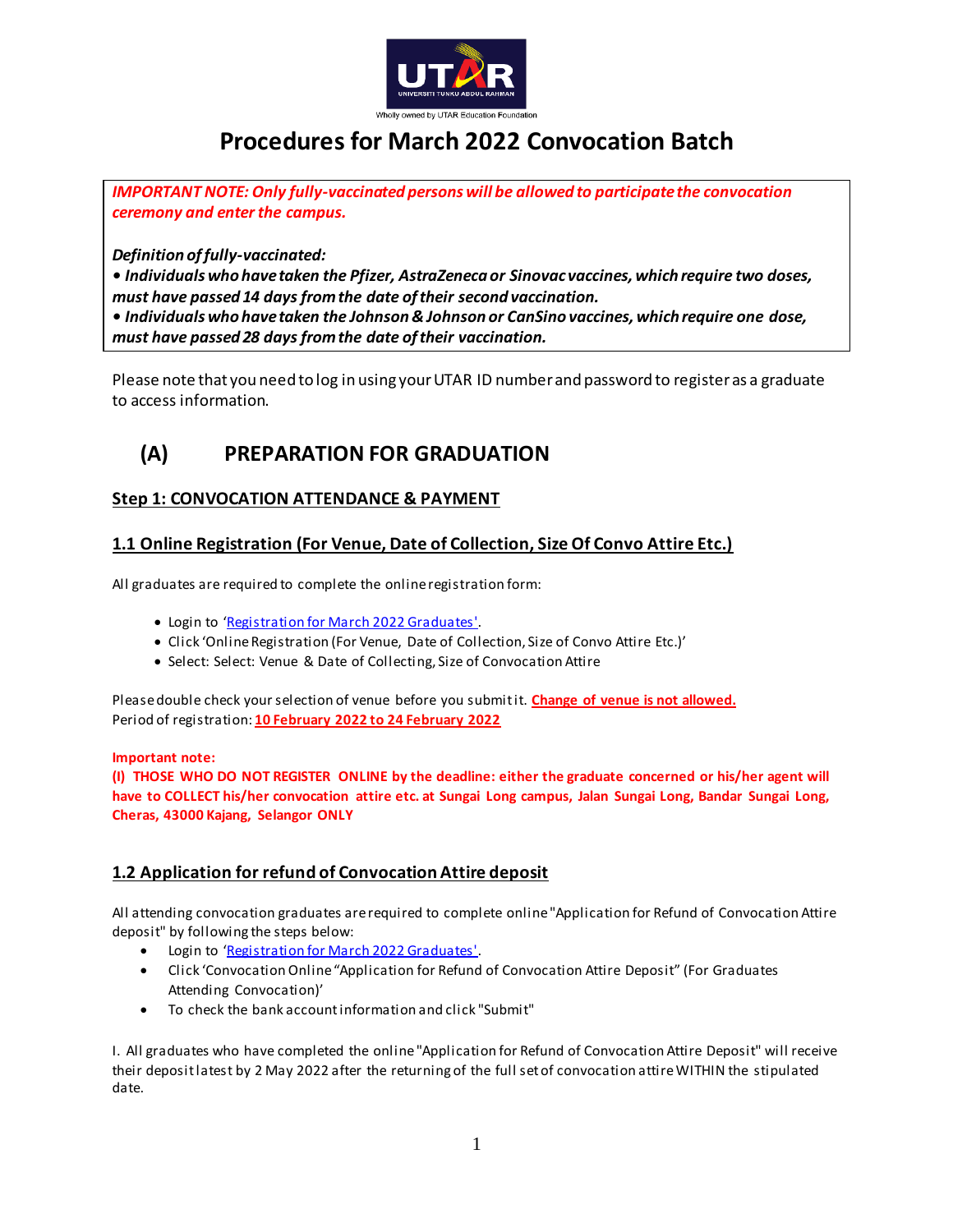II.For those return late; they will receive their deposit latest by 2 June 2022 after the returning of the full set of convocation attire.

III. The amount to be refunded depends on conditions of the attire returned and date of return.

Kindly double checks your bank account information before submission. If you would like to change your bank account number, please email to **alumni@utar.edu.my** for further action. The deposit of RM200.00 (Degree), RM250.00 (Master) or RM300.00 (PhD) will be refunded through account transfer after the full set of Convocation attire (i.e. one convocation gown, one hood, and one mortarboard/bonnet) is returned in good condition within the stipulated date.

Deadline submission of refund: **31 March 2022**

# **1.3 Payment of Graduation Fee**

(a) All graduates are required to pay a graduation fee as stipulated by the University before **24 February 2022**. The fee payable by graduates is as follows:

| Level of Study         | Attending Convocation Ceremony                     |                                            | Not Attending Convocation<br>Ceremony     |
|------------------------|----------------------------------------------------|--------------------------------------------|-------------------------------------------|
|                        | Graduation Fee and Rental of<br>Convocation Attire | Convocation Attire Deposit<br>(refundable) | <b>Graduation Fee</b><br>(non-refundable) |
|                        | (non-refundable)                                   |                                            |                                           |
| <b>Bachelor Degree</b> | $RM250.00 + RM 80.00 =$                            | RM200.00                                   | RM250.00                                  |
|                        | RM330.00                                           |                                            |                                           |
| Master Degree          | $RM$ 250.00 + RM 127.00 =                          | RM250.00                                   | RM250.00                                  |
|                        | RM377.00                                           |                                            |                                           |
| <b>PhD</b>             | RM 250.00 + RM 127.00 =                            | RM300.00                                   | RM250.00                                  |
|                        | RM377.00                                           |                                            |                                           |

| Attending Convocation Ceremony                 | Not Attending Convocation Ceremony |
|------------------------------------------------|------------------------------------|
| One (1) Guest Entrance Card                    | Degree Certificate                 |
| Rental of Convocation Attire (Graduation Gown, | Academic Transcript                |
| Hood and Mortar-board/Bonnet)                  | One (1) Convocation Book           |
| Degree Certificate                             | One (1) Scroll Box                 |
| Academic Transcript                            | One (1) T-shirt                    |
| One (1) Scroll Box                             | One (1) Car Sticker                |
| One (1) Convocation Book                       |                                    |
| A set of three (3) Convocation Ceremony        |                                    |
| Photographs                                    |                                    |
| One (1) T-shirt                                |                                    |
| One (1) Car Sticker                            |                                    |
|                                                |                                    |

(b) Please follow the steps below to access the Pro-Forma Student Bill:

- Go to [www.utar.edu.my](file:///C:/Users/lsjen/Downloads/www.utar.edu.my)
- Login to [UTAR Portal](https://portal.utar.edu.my/)
- Click: "My Billing"
- Click on the PDF icon to print your E-Bill for payment and record. Please follow the instructions on E-Bill before paying your bill.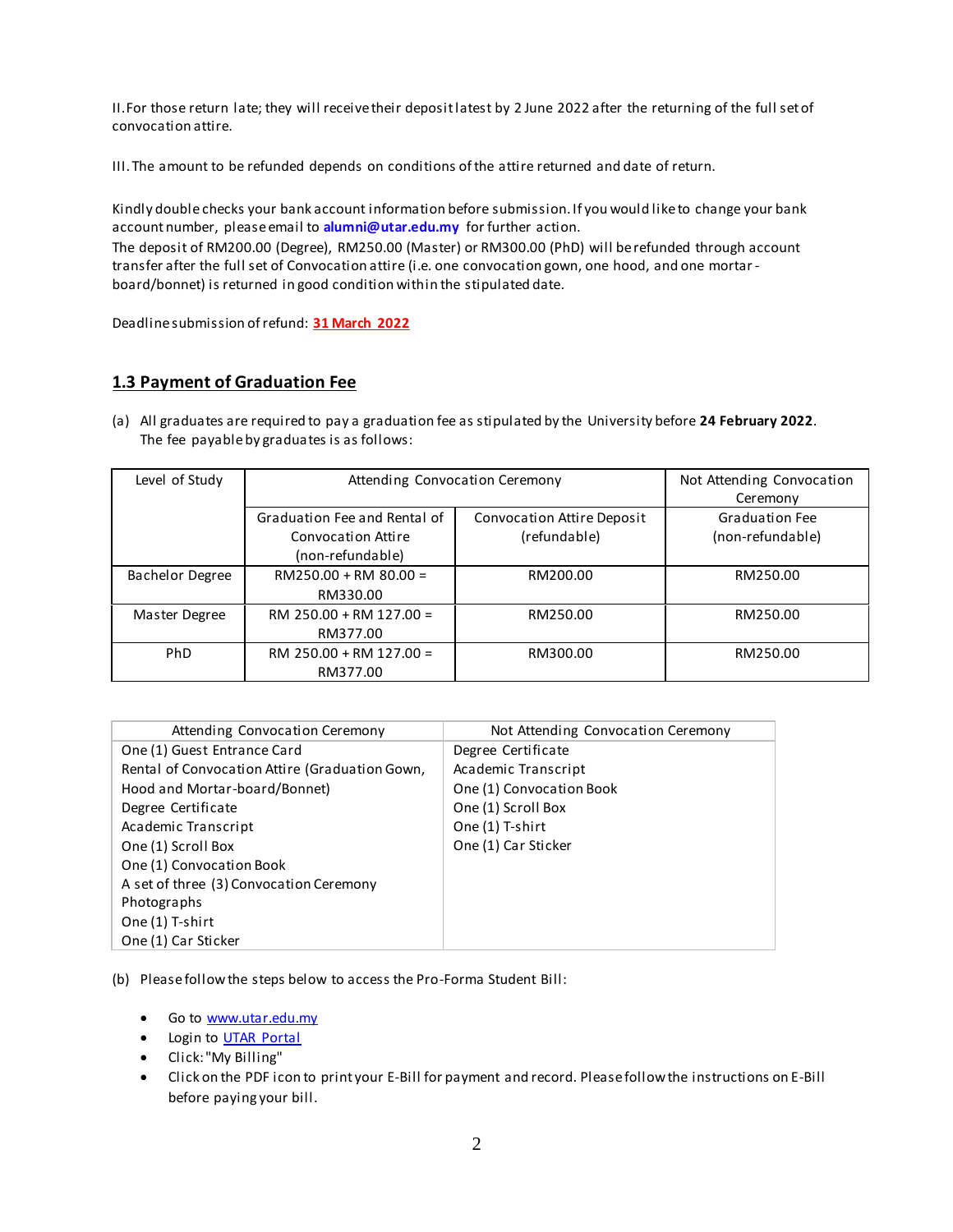- (c) Methods of payment:
	- at any Public Bank branches

Please present the Pro-Forma Student Bill and duly complete pay-in slip payable to **"Universiti Tunku Abdul Rahman"** account number: **3999207316** when making payment to the bank teller. The bill will be retained by the Bank.

**•** through **Public Bank Internet Banking services** 

Log on to www.pbebank.com.my, a service provided by Public Bank Bhd for their current and savings account holders. Follow the instructions for payment. Graduates are advised to print and keep the 6-digit reference number shown on the confirmation page as reference of the successful execution of the internet banking service.

at UTAR Division of Finance campus office.

| Division of Finance                        | Division of Finance                           |
|--------------------------------------------|-----------------------------------------------|
| Room KB009, Ground Floor,                  | Lower Ground, University Administration Block |
| Universiti Tunku Abdul Rahman (Sungai Long | Universiti Tunku Abdul Rahman (Kampar campus) |
| campus)                                    | Jalan Universiti                              |
| Jalan Sungai Long,                         | Bandar Baru Barat                             |
| Bandar Sungai Long,                        | 31900 Kampar                                  |
| Cheras 43000, Kajang                       | Perak                                         |
| Selangor                                   |                                               |

### **Step 2: Testimonials**

Testimonials are issued to graduates who have been UTAR student leaders, or involved in UTAR extracurricular activities, or have achieved academically, e.g. President's List, Dean's List and Book Prize Winners' lists.

All graduates concerned are required to verify the contents in their testimonials through the steps below from **10 February 2022 to 24 February 2022.**

- Login to '[Registration for March 2022 Graduates'.](https://e-convo2021.utar.edu.my/login.php)
- Click on "TESTIMONIALS FOR GRADUATES''

|                   | Department or Faculty in-charge of respective Testimonial Information |                                      |                                     |  |
|-------------------|-----------------------------------------------------------------------|--------------------------------------|-------------------------------------|--|
|                   | <b>Department of Student Affairs</b>                                  | <b>Faculty Office</b>                | <b>Division of Examinations and</b> |  |
|                   |                                                                       |                                      | <b>Awards</b>                       |  |
| Status on extra-  | Committee member,                                                     | Course Representative<br>$\bullet$   | UTAR awards                         |  |
| curricular        | member of                                                             | Class Representative                 | President's List                    |  |
| <b>activities</b> | Clubs and societies                                                   | Committee member for faculty project | Dean's List                         |  |
| recognized by     | Student Representative Council<br>$\bullet$                           | officially appointed by the faculty  | List of Book Prize winners          |  |
| <b>UTAR and</b>   | Approved organizing committee for                                     | concerned                            |                                     |  |
| according to      | extracurricular activities                                            |                                      |                                     |  |
| stipulated        | Committee member for UTAR Event,<br>$\bullet$                         |                                      |                                     |  |
| criteria          | e.g. Orientation, UTAR Ball                                           |                                      |                                     |  |
| Officer-in-charge | Sungai Long Campus                                                    | • FAM:                               | • Mr Chia Zeng Hui                  |  |
| and his/her       | Cik Norazilah Binti Adnan                                             | <b>Puan Suharty Binti Zainuddin</b>  | chiazh@utar.edu.my                  |  |
| email address     | norazilaha@utar.edu.my                                                | suharty@utar.edu.my                  |                                     |  |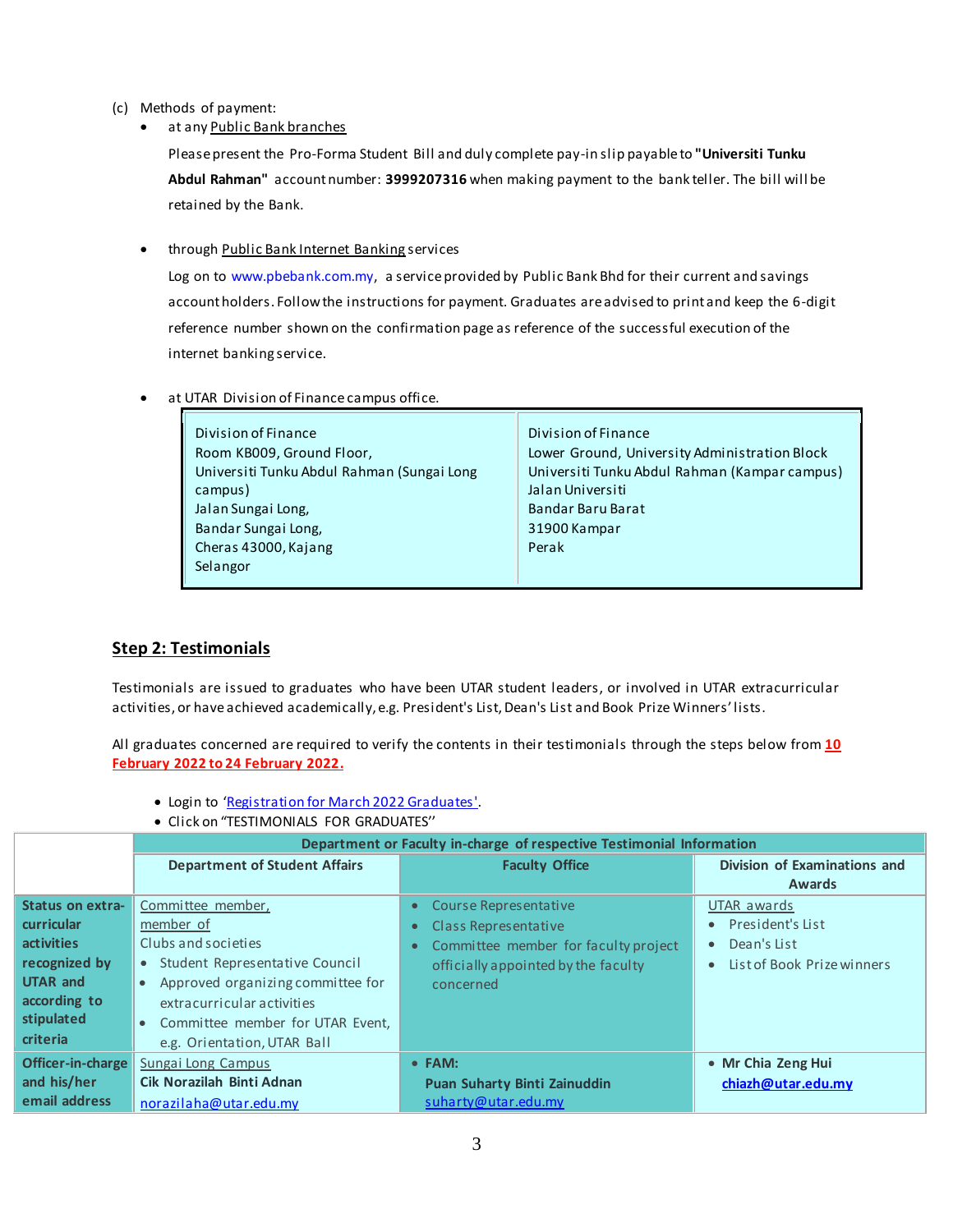| <b>Kampar Campus</b><br><b>Ms Alice Lim</b><br>alice@utar.edu.my | $\bullet$ FCI:<br><b>Encik Mohd Taufik Bin Basar</b><br>taufikb@utar.edu.my<br>• LKC FES:<br>Cik Noradila Binti Musa<br>noradilam@utar.edu.my<br>• FMHS :<br>Ms Wong Tock Wah<br>wongtw@utar.edu.my<br><b>or</b><br>Ms Yuen Pei Chuin yuenpc@utar.edu.my<br>$\bullet$ FICT:<br>Ms. Wan Mun Pik<br>wanmp@utar.edu.my<br><b>or</b><br>Encik Abdul Rahman Bin Rashid<br>rahmanr@utar.edu.my<br>FSc:<br>$\bullet$<br><b>Ms Teo Bi Heng</b><br>teobh@utar.edu.my<br>• FAS:<br>Ms Melinder Rani a/p Darshan Singh<br>melinder@utar.edu.my<br>$\bullet$ FBF:<br>Mr. Yong Wai Juen<br>yongwj@utar.edu.my<br><b>or</b><br>Ms Hew Shiau Li |  |
|------------------------------------------------------------------|----------------------------------------------------------------------------------------------------------------------------------------------------------------------------------------------------------------------------------------------------------------------------------------------------------------------------------------------------------------------------------------------------------------------------------------------------------------------------------------------------------------------------------------------------------------------------------------------------------------------------------|--|
|                                                                  | hewsl@utar.edu.my<br>· FEGT:<br><b>Ms Au Chui Ling</b>                                                                                                                                                                                                                                                                                                                                                                                                                                                                                                                                                                           |  |
|                                                                  | aucl@utar.edu.my<br>$\bullet$ ICS :<br><b>Ms Woo Jen Lin</b><br>woojl@utar.edu.my                                                                                                                                                                                                                                                                                                                                                                                                                                                                                                                                                |  |

Should any error or discrepancy be detected, the graduate concerned shall, according to the instructions given in the system, inform the respective department concerned immediately to rectify the error/discrepancy. The verification and rectification of testimonials by department / faculty concerned will take about two weeks from the date of request.

After **24 February 2022**, the verification and rectification system will be CLOSED. An administrative fee will be imposed for any request for verification and rectification of testimonials after the following deadlines:

- After **24 February 2022**: you are required to pay an administration fee at RM5.00 per request.
- After **31 May 2022,** you are required to pay an administration fee at RM20.00 per request per annum and an additional of RM20.00 for every one year.

Printing of Testimonial

- Printing by graduates'testimonials without rectification: **10 February 2022 to 31 May 2022**
- Printing by DARP upon request by graduate: RM5.00 per request per piece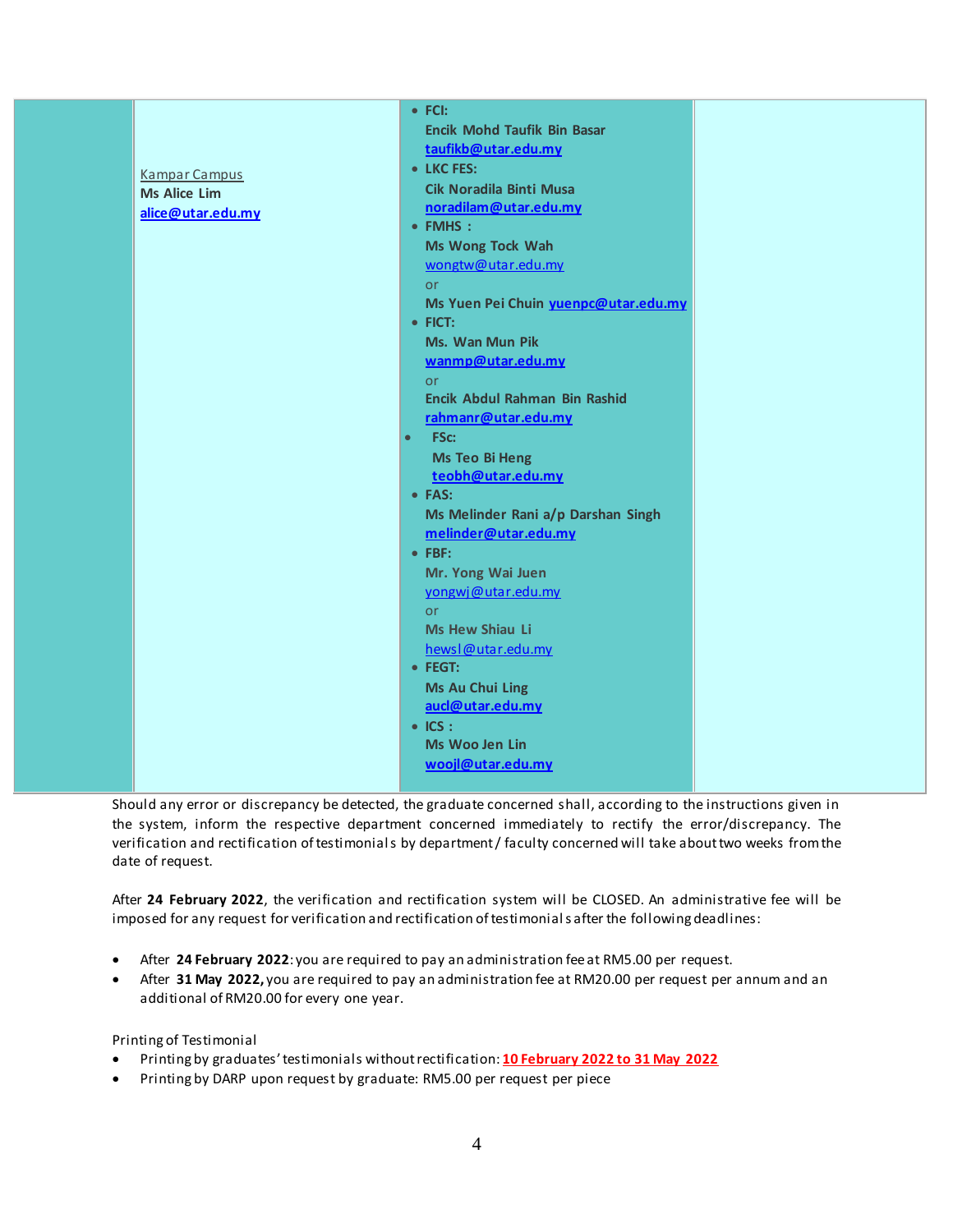# **Step 3: Gratitude Message for Convocation Ceremony**

Graduates can dedicate ONE short message to their parents/family/friends/lecturers/loved ones during the convocation ceremony. This message will be displayed on the screen while you are on the stage to receive your scroll. We encourage all graduates to participate in this message dedication to express their appreciation to their parents/family/friends/lecturers/loved ones.

To dedicate the message, the graduate needs to do the following:

- Login to '[Registration for March 2022 Graduates'.](https://e-convo2021.utar.edu.my/login.php)
- Click 'Online Submission of Gratitude Message'
- Enter/Fill in your message within the characters given.
- Click "Confirm Submit" after all the information is entered.

### Sample Messages:

| Sample 1 |                                                                                                  |
|----------|--------------------------------------------------------------------------------------------------|
| То       | : My family and friends:                                                                         |
| Message  | : Thank you for your support. I could not have done it without you. I love you!                  |
|          |                                                                                                  |
| Sample 2 |                                                                                                  |
| To       | : Loved ones                                                                                     |
| Message  | : AG: I luv you; Mum-Dad: TQ with hugs; DD: Let's celebrate 2nite!                               |
| Sample 3 |                                                                                                  |
| To       |                                                                                                  |
|          | Ibu bapa dan sahabat handai                                                                      |
| Message  | : Segulung ijazah hadiah buat ibu bapa dan sahabat handai diatas pengorbanan dan sokongan kalian |
| Sample 4 |                                                                                                  |
| To       | : Ibu bapa, keluarga, dan sahabat handai                                                         |
| Message  | : Menara gading berjaya kini, Terima kasih saya ucapkan, Pengorbanan kalian tidak akan dilupai.  |
|          |                                                                                                  |
| Sample 5 |                                                                                                  |
| To       | : Ibu bapa, pensyarah, sahabat handai                                                            |
| Message  | : Jutaan terima kasih kepada ibu bapa, pensyarah dan sahabat handai, kerana anda saya di sini.   |
| Sample 6 |                                                                                                  |
| To       | : JD/Alex/Juliet/CK/阿廖                                                                           |
| Message  | :认识了你们是我的福分,我会永远记得属于我们的记忆!愿我们都前程 似锦!做工了之后不                                                       |
|          | 要忘记我们的约定噢!一定要再聚!爸爸妈妈,没有辜负你们!你的孩子毕业啦!                                                             |
|          |                                                                                                  |
| Sample 7 |                                                                                                  |
| To       | :我挚爱的同窗们                                                                                         |
| Message  | :大学生涯在悠扬的骊歌声中划下休止符。以后的以后,让我们携着属于我们的故事,带着属                                                        |
|          | 于我们的梦想, 在满载祝福的另一片天空里蜕变、 展翅、高飞!                                                                   |
|          |                                                                                                  |
| Sample 8 |                                                                                                  |
| To       | அன்புள்ள குடும்பத்தினருக்கும் நண்பர்களுக்கும்                                                    |
| Message  | எனது சாதனை உங்களுக்குச் சமாப்பணம்!                                                               |
|          |                                                                                                  |

Notes:

Please double check your message before submission. No changes can be made after you submit.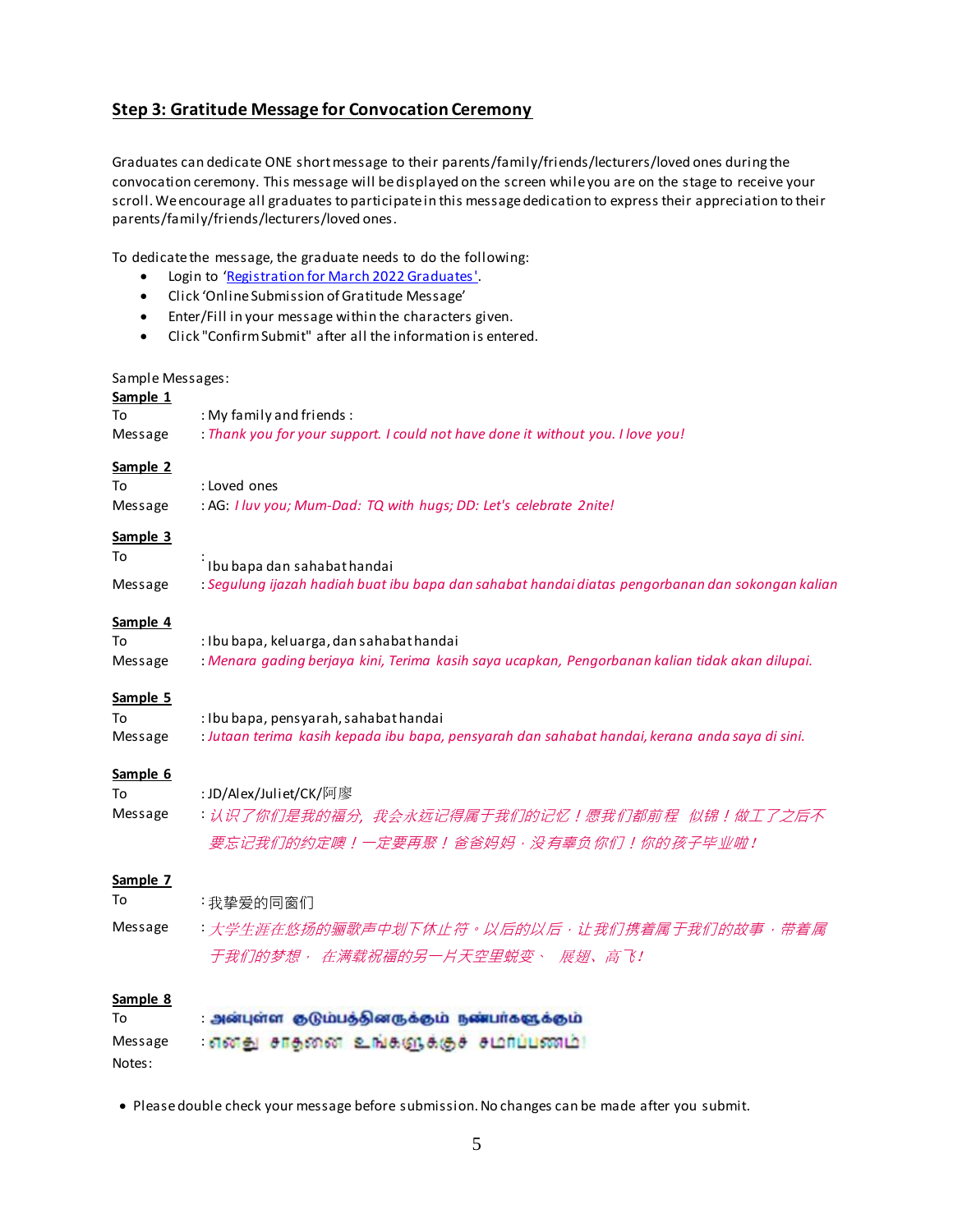- The message must be written either in English, Bahasa Malaysia, Chinese or Tamil.
- For messages in Chinese and Tamil, please refer to the [guidelines.](http://www2.utar.edu.my/utarconvo/file/howToinputChineseTamil.pdf)
- Only messages of graduates who are participating in the convocation ceremony will be displayed on the screen during the convocation ceremony.
- Messages must be in alpha numeric format. For example, "emoji" or other symbol(s) will not be accepted.
- UTAR reserves the right to reject any messages that are not provided in the alpha numeric format.
- UTAR also reserves the right to edit the messages or not to display the messages without further notice.

The duration of submission: **10 February 2022 to 17 March 2022**

**Late submission of message will not be accepted.**

### **Step 4: Surveys**

All graduates are required to complete the following two (2) surveys:

### **i. UTAR Survey**

Date of Commencement for UTAR Survey: **10 February 2022**

- Step 1: Login t[o Registration for March 2022 Graduates](https://e-convo2021.utar.edu.my/login.php)
- Step 2: Click "UTAR Alumni Survey**"**
- Step 3: Save and print the "Alumni Survey" slip in PDF/Word/JPEG format

### **ii. Tracer Study Survey**

You are required to complete the Tracer Study survey below starting from **24 February 2022**, as required by the Ministry of Higher Education (MOHE), three (3) months after leaving Universiti Tunku Abdul Rahman:

- Step 1: Login t[o Registration for March 2022 Graduates](https://e-convo2021.utar.edu.my/login.php)
- Step 2: Click 'MOHE Tracer Study Website'
- Step 3: Login by keying in your NRIC/Passport number without dash and choose your Institution:*UNIVERSITI TUNKU ABDUL RAHMAN*
- Step 4: Save and print the "MOHE Survey" slip in PDF/Word/JPEG format

### *Purpose of the Survey:*

*Your institution wants to know what you think of the programme of study you have gone through, the facilities and services you have used while you were studying, the type of job you are doing and how you are faring in your working world. Your valuable feedback can make a significant change to your institution and to the Ministry of Education in improving the standard of higher education of our country. This is therefore a good way for you to give back and to say thank you to your institution.*

*The report on Tracer Study is crucial in deciding the status of the University. Your cooperation is very much appreciated. Thank you.*

# **Step 5: Submission of Portrait Photo for Convocation Ceremony**

Kindly login using UTAR email account to submit your photo through the submission link below: <https://forms.gle/zo26aAenuigj5yxq6> **Deadline: 18 February 2022**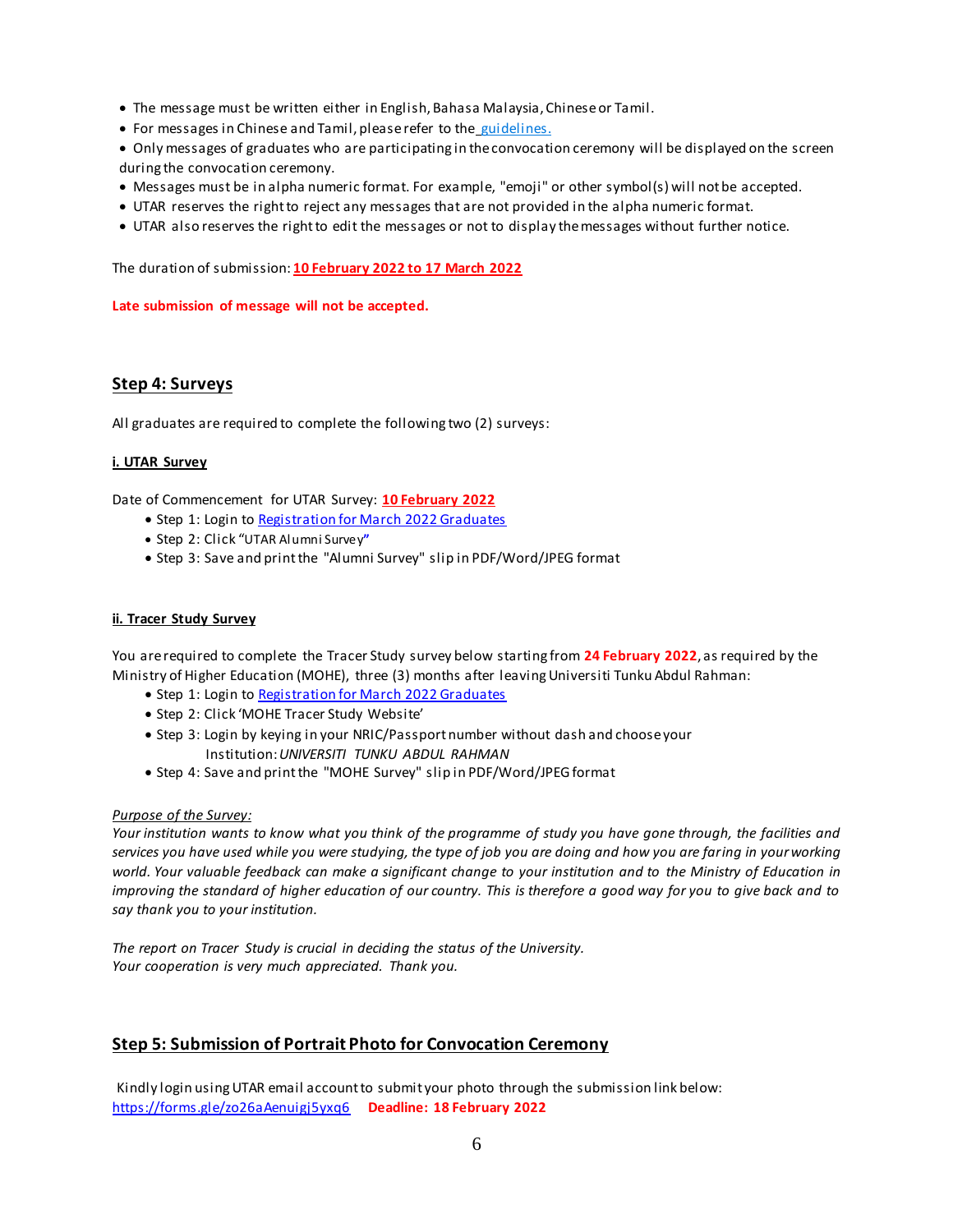# **Step 6: Collection of Convocation Attire, Barcode Card and Guest Entrance Card as preregistered venue/campus**

### **A. Schedule:**

| Date / Time                                                             | Venue for Collection of Convocation Attire                                                                                                 |
|-------------------------------------------------------------------------|--------------------------------------------------------------------------------------------------------------------------------------------|
| 19 March 2022 (Saturday)<br>$9.00am - 5.00pm$<br>20 March 2022 (Sunday) | Sungai Long Campus<br>Jalan Sungai Long, Bandar Sungai Long, Cheras<br>43000 Kajang, Selangor<br>Venue: KB005, Multipurpose Hall, KB Block |
| $9.00am - 5.00pm$                                                       | Kampar Campus<br>Jalan Universiti, Bandar Baru Barat,<br>31900 Kampar, Perak<br>Venue: Room A001, Multipurpose Hall, Heritage Building     |

### **B. Document to be prepare:**

All graduates are required to prepare all necessary documents, as follows:

| <b>Collection by Graduate</b><br>I. Two surveys slip - UTAR and Tracer Study | <b>Collection by an Authorized Agent</b><br>I. Letter of Authorization for Collection of Convocation |
|------------------------------------------------------------------------------|------------------------------------------------------------------------------------------------------|
| Survey (Hard/Soft Copy)                                                      | <b>Attire</b>                                                                                        |
| II. Original NRIC/ID for checking purpose                                    | II. A photocopy of the graduate's NRIC                                                               |
|                                                                              | III. A photocopy of his/her agent's NRIC                                                             |
|                                                                              | IV. Two surveys slip - UTAR and Tracer Study Survey<br>(Hard/Soft Copy)                              |

You will be given:

- **A set of Convocation attire** (convocation gown, hood and mortar board)
- **Convocation Bar code card**. It is compulsory for all graduates to bring their Bar code card to their convocation session for scanning on the convocation stage. Failing to bring along his/her Bar code card, the graduate will be charged RM10.00 for replacement.
- **Guest invitation card.** Each graduate will receive**ONE (1)** guest entrance card for **2 guests** for entry into Convocation Hall. Graduates have to ensure that their guests to bring along the guest entrance cards on Convocation Day as no replacement will be issued. Kindly take note that children below the age of 12 wi ll not be permitted into the Convocation Hall. Only original hardcopy of guest invitation card issued by UTAR is acceptable.
- **Parking pass.** Each graduate will be given only **ONE (1)** parking pass to park at designated parking lots. Other vehicles without parking pass shall be directed to park at public parking lots. Only original hardcopy of parking pass issued by UTAR is acceptable.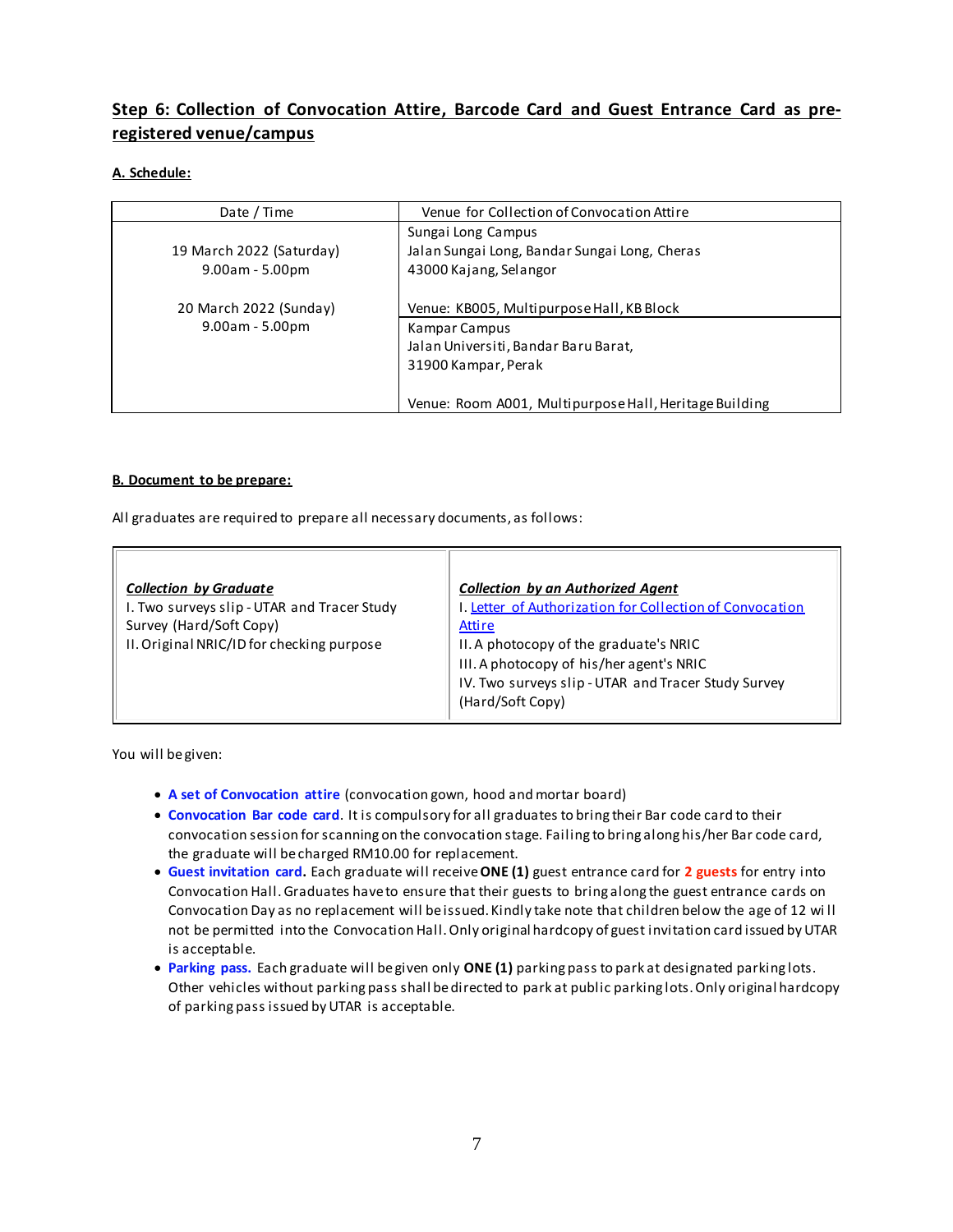# **(B) CONVOCATION DAY**

### **Step 1: Convocation Dress Code for the graduates.**

Here are the official dress for the graduates to be worn underneath the robe:



**UNIVERSITI TUNKU ABDUL RAHMAN** DUPTER! Wholly owned by UTAR Education Foundation ca No 578277.4

# **DRESS CODE FOR GRADUANDS**

# **MALE GRADUANDS**

ONLY ALLOWED: Dark-Coloured Lounge Suit, Formal Long-Sleeved Shirt with Tie, Dark-Coloured Socks, Dark-Coloured Formal Shoes.







# **FEMALE GRADUANDS**

ONLY ALLOWED: Light Coloured Long-Sleeved Blouse / Shirt (with buttons in front), Black or Dark-Coloured Jacket, Dark-coloured skirt (at least knee-length or longer length) or long pants, Black or Dark-Coloured Court Shoes.









\*Mini skirt and short pants are not allowed

**Sport / Casual Shoes are NOT ACCEPTABLE** 

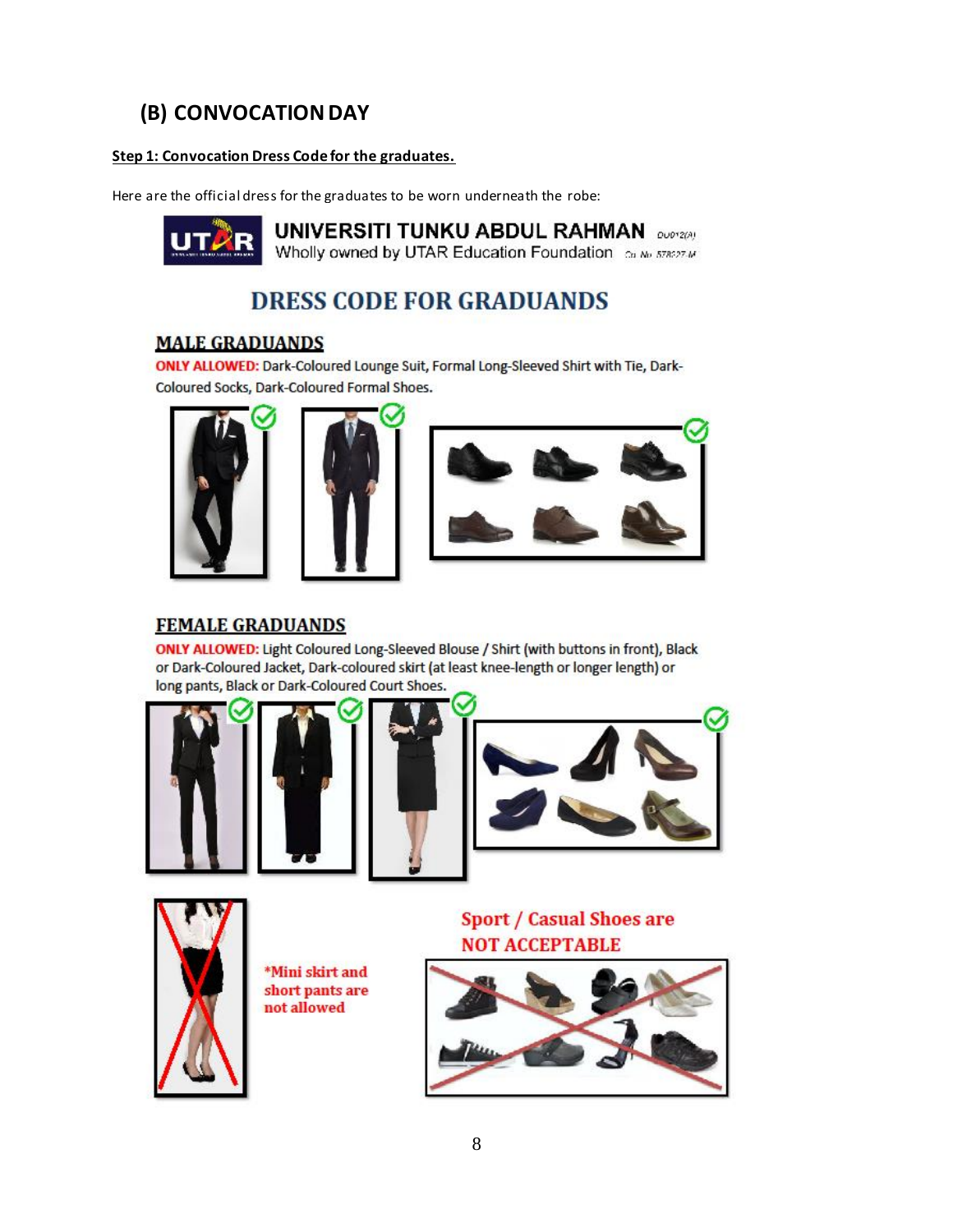### **Step 2: Convocation Registration & Robing**

### **A. Registration**

All graduates are required to report at **FICT & IPSR Lab, UTAR Kampar Campus** by following the time scheduled shown as below.

| 25 March 2022 (Friday) |                               |        |  |
|------------------------|-------------------------------|--------|--|
| Session 1              | Session 3<br><b>Session 2</b> |        |  |
| 6.45am                 | 9.15am                        | 1.45pm |  |

| 26 March 2022 (Saturday) |                  |           |           | 27 March 2022 (Sunday) |                  |                   |                   |
|--------------------------|------------------|-----------|-----------|------------------------|------------------|-------------------|-------------------|
| <b>Session 4</b>         | <b>Session 5</b> | Session 6 | Session 7 | <b>Session 8</b>       | <b>Session 9</b> | <b>Session 10</b> | <b>Session 11</b> |
| 6.45am                   | 9.15am           | 12.15pm   | 2.45pm    | 6.45am                 | 9.15am           | 12.15pm           | 2.45pm            |

Please be punctual.

### **B. Holding Room**

Please comply with the convocation dress code for graduates as stated above. Graduates MUST wear proper convocation attire prior entering the holding room and personal belongings (hand bags, bags, water bottles, flowers, plastic bags etc.) are strictly not allowed to bring into the holding room. UTAR is NOT responsible for any damage or lost items in the room.

### **C. Lining Up**

Please follow instructions of UTAR staff to line up accordingly and remember to bring along your convocation Bar code card.

### **D. Graduates Procession**

Follow the marshals into the hall to your seat.

### **E. Going on stage**

Follow the marshals to line up to the stage.

### **F. Receiving your scroll**

The marshals will guide you accordingly.

### **G. Position of Tassel**

Position the tassel of your mortar-board on the left before the convocation ceremony and move it to the right after the Ceremony. Please refer to the photographs below for the examples of Convocation Attire.

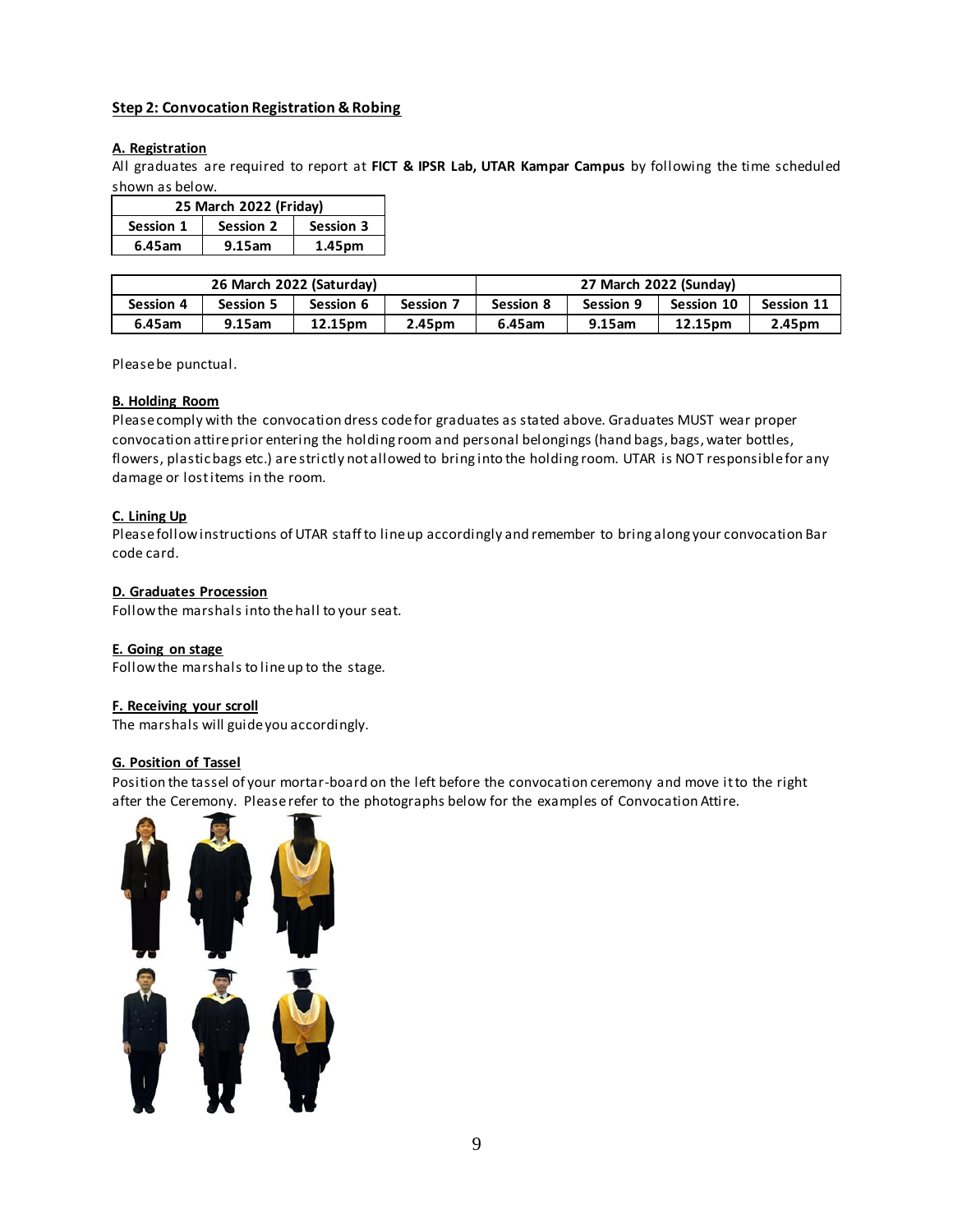### **Step 3: Convocation Etiquette**

As the Convocation Ceremony is a formal occasion, please observe the following during the Ceremony:

- Remain seated and observe silence at all times.
- Hand-phones are to be switched off or be set in silent mode at all times.
- Observe strict dress code.
- Professional photographers have been engaged to take your photographs on stage during the Convocation Ceremony. Your guests may take photographs with their cameras or video cameras from their seats only. Please advise your guests not to stand up or move from their seats while they are taking your photographs or video shots.
- Follow all instructions of the procession marshals.
- Please inform your parents/guests to leave the Convocation hall after the Ceremony to wait for you outside the hall.

# **(C)AFTER CONVOCATION**

### **Step 1: Returning of Convocation Attire & Issuance of Souvenir Items**

**A. Schedule of Returning of Convocation Attire, Issuance of Souvenir Items, Certificate and Academic Transcript**

| Date                                                                                                           | Time              | Campus / Venue of Returning of Convocation<br>Attire                                                                                                                                                                                                                                            |
|----------------------------------------------------------------------------------------------------------------|-------------------|-------------------------------------------------------------------------------------------------------------------------------------------------------------------------------------------------------------------------------------------------------------------------------------------------|
| After your convocation<br>Ceremony<br>(25 to 27 March 2022,<br>Friday to Sunday)                               | 9.30 am to 6.00pm | Room A001, Multipurpose Hall, Heritage Building,<br>Universiti Tunku Abdul Rahman (Kampar<br>Campus)<br>Jalan Universiti,<br>Bandar Baru Barat<br>31900 Kampar, Perak                                                                                                                           |
| 28 March 2022<br>(Monday)<br>(at the campus you opt to<br>collect your Stage<br><b>Graduation Photographs)</b> | 2.00pm to 5.00pm  | Sungai Long Campus:<br>Jalan Sungai Long, Bandar Sungai Long, Cheras<br>43000 Kajang, Selangor<br>Room No: KB005, Multipurpose Hall, KB Block<br>Kampar Campus:<br>Jalan Universiti, Bandar Baru Barat,<br>31900 Kampar, Perak<br>Room No: A001, Multipurpose Hall, Heritage<br><b>Building</b> |

**Reminder: Late return of the full set of convocation attire will be fined the minimum of RM10.00 per working day, and the maximum of RM200.00, effective from 29 March 2022 (Tuesday).**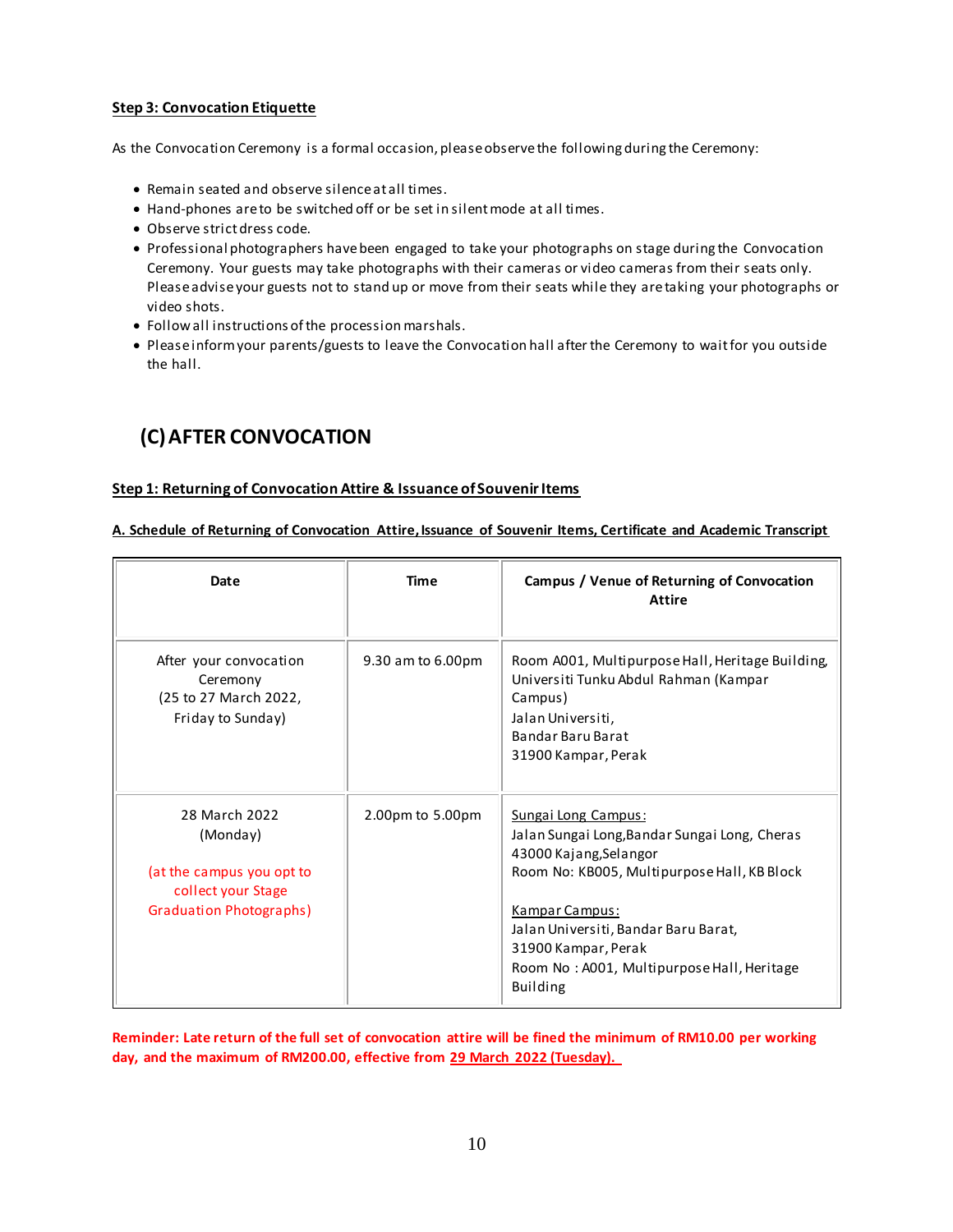### **B. Returning of Convocation Attire**

Graduate may choose to return the convocation attire by themselves or send a representative to return the convocation attire on his/her behalf.

| Returning by Graduate                                                                                   | Returning by an Authorized Agent                                                                                                                                                                                                                                                                                                                                                                                                          |
|---------------------------------------------------------------------------------------------------------|-------------------------------------------------------------------------------------------------------------------------------------------------------------------------------------------------------------------------------------------------------------------------------------------------------------------------------------------------------------------------------------------------------------------------------------------|
| -Full set of convocation attire (i.e. Convocation<br>gown, hood, and mortar board)<br>-Original NRIC/ID | -Full set of convocation attire (i.e. Convocation gown,<br>hood, and mortar board)<br>- Completed *"Letter of Authorization for Collection of<br>Souvenir Items, Certificate and Academic Transcript"<br>-a photocopy of the graduate's NRIC<br>-a photocopy of his/her agent's NRIC<br>* Graduates are to COMPLETE and SIGN the said form in<br>their OWN HANDWRITTING. Only ORIGINAL COMPLETED<br>AUTHORISATION FORMS will be accepted. |

A charge may be imposed on the graduate under the following conditions:

- The convocation attire is returned after 28 March 2022. A penalty charge at the rate of RM10.00 per working day, will be deducted from the graduate's convocation deposit.
- The convocation attire is damaged (defined and determined by the Supplier as either torn / tattered / stained / discoloured or in such condition not fit to be worn for Convocation) or lost of convocation attire.
- The following are the Charges for Loss or Damage of Convocation Attire:

| Level    | Gown       | Hood     | Mortar-board /<br><b>Bonnet</b> | <b>Whole Set</b> |
|----------|------------|----------|---------------------------------|------------------|
| Bachelor | RM200.00   | RM100.00 | RM80.00                         | RM380.00         |
| Master   | RM250.00   | RM120.00 | RM80.00                         | RM450.00         |
| PhD      | RM1,400.00 | RM250.00 | RM150.00                        | RM1,800.00       |

*\*The University will deduct from the Convocation Attire Deposit any charges imposed. In the event that the charges imposed are higher than the Deposit amount, graduates are required to make the additional payment at Division of Finance, Universiti Tunku Abdul Rahman before proceeding to the venues assigned for the collection of souvenir items. Graduates must bring along the receipt of payment and other documents during the collection of souvenir items.*

### **C. Collection of Souvenir Items (i.e. UTAR Alumni T-shirts and Car Sticker)**

Upon returning a full set of convocation attire, graduates are required to acknowledge receipt of the souvenir items (i.e. UTAR Alumni T-shirts and Car Sticker).

Graduates are encouraged to collect their Degree Certificate and Academic Transcript PERSONALLY.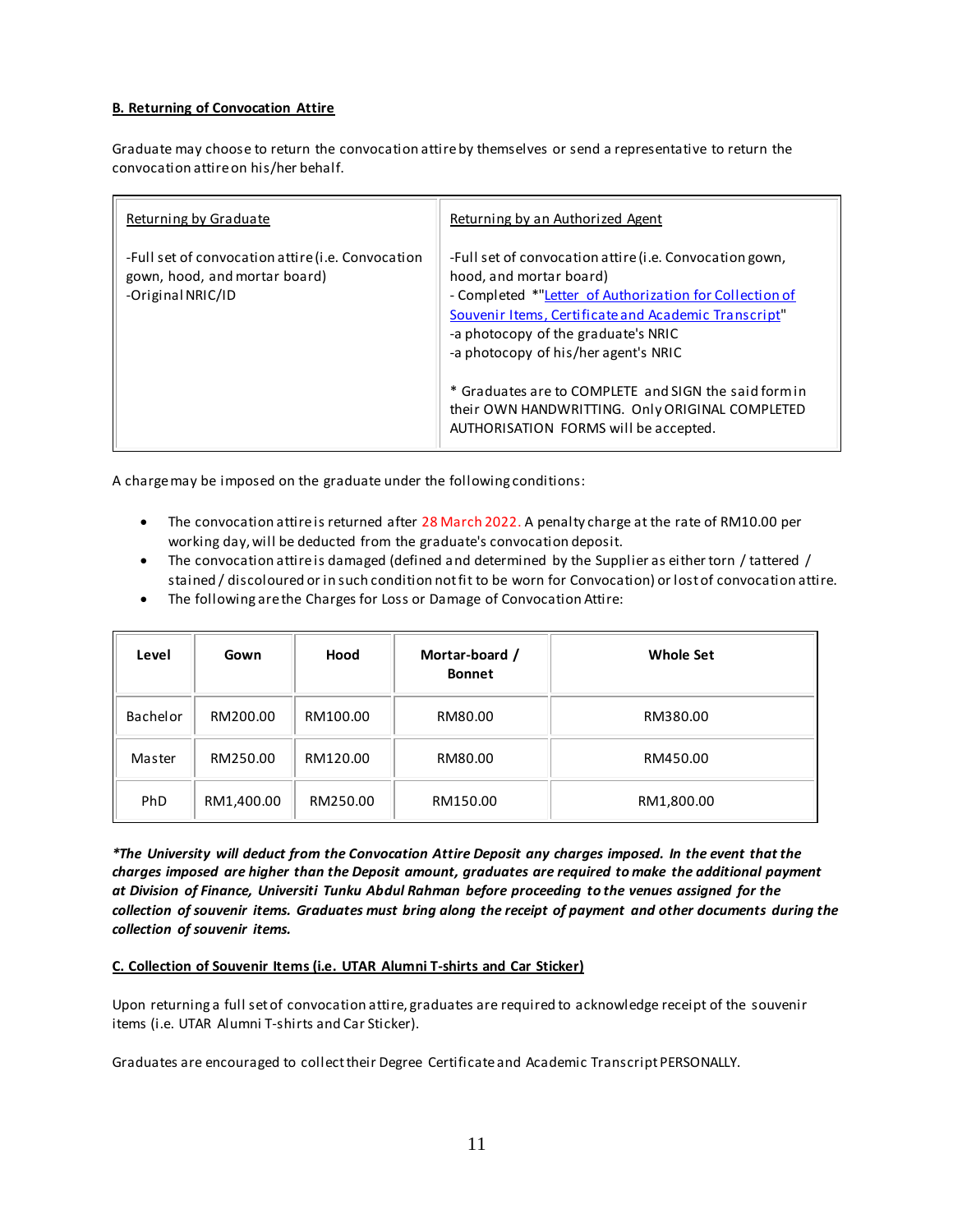For those graduates who did not attend the convocation ceremony, you are required to collect your souvenir items at KB317, office of Department of Alumni Relations and Placement (DARP), Sungai Long Campus from 31 March 2022 onwards, 9am to 5pm.

Deadline of collection of Souvenir items: **31 May 2022**

### **D. Convocation Stage Photograph**

Each graduatewill receive a set of three stage graduation photographs of sizes 11R, 8R, and 5R. The cost of the photographs is included in the convocation fee.

Graduates are able to collect their stage graduation photographs on the following date after their convocati on ceremony based on the venue that they opt to collect their convocation attire.

| <b>Collection Date and Time</b> | Venue                                                          |  |
|---------------------------------|----------------------------------------------------------------|--|
|                                 | KB005, Multipurpose Hall, KB Block                             |  |
|                                 | Universiti Tunku Abdul Rahman (Sungai Long Campus)             |  |
| 28 March 2022                   | Jalan Sungai Long,                                             |  |
|                                 | Bandar Sungai Long, Cheras                                     |  |
| 2.00pm to 5.00pm                | 43000, Kajang, Selangor                                        |  |
|                                 | Concourse Area, Level 1, Heritage Building, Heritage Building, |  |
|                                 | Universiti Tunku Abdul Rahman (Kampar Campus)                  |  |
|                                 | Jalan Universiti,                                              |  |
|                                 | Bandar Barat,                                                  |  |
|                                 | 31900, Kampar, Perak                                           |  |

Please note:

- For those who do not select the venue (campus) through online pre-registration, you will have to collect your Stage Photographs at Sungai Long Campus, Jalan Sungai Long, Bandar Sungai Long, Cheras, 43000 Kajang, Selangor.
- For those who are unable to collect their Stage Photographs on the date stated above, you may write a letter of authorization in your own handwriting and provide your stage photo receipt number to your agent to collect on your behalf.
- **After 28 March 2022**, all graduates are to collect their Stage Photographs at UTAR appointed official photographer office from 29 March 2022 to 29 June 2022.

Graduates may opt to courier their Stage Photographs to their home address by submitting their request form to Stage Photographs counter during Collection and Returning of Convocati on Attire. A courier fees will be borne by graduates.

## **Step 2: COLLECTION OF DEGREE CERTIFICATE (DC) & ACADEMIC TRANSCRIPT (AT) A. Schedule for Collection of Degree Certificate and Academic Transcript**

(i) Attending Graduates:

All graduates are strongly advised to go to the respective campus to collect their degree certificate and academic transcript, when they opt the souvenir items venue during online pre-registration.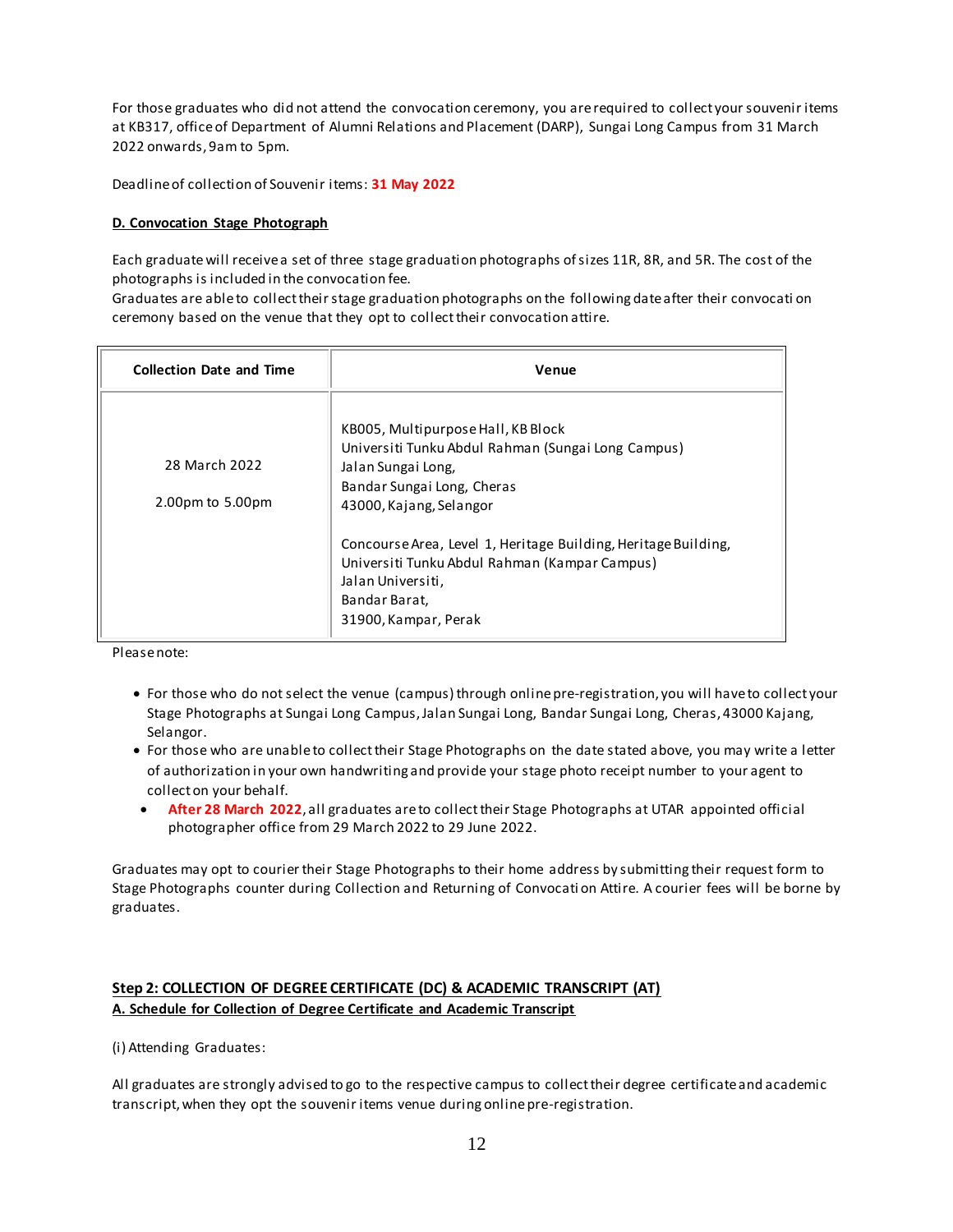For those who miss out the online pre-registration, you are required to return your convocation attire, collect souvenir items, certificate and academic transcript at Sungai Long campus ONLY.

| Date                                                                                                                                                                      | <b>Time</b>                                                                              | Campus / Venue for Collection of<br><b>Degree Certificate and Academic</b><br><b>Transcript</b>                                                                                                                                                                                                                           |
|---------------------------------------------------------------------------------------------------------------------------------------------------------------------------|------------------------------------------------------------------------------------------|---------------------------------------------------------------------------------------------------------------------------------------------------------------------------------------------------------------------------------------------------------------------------------------------------------------------------|
| After your convocation<br>Ceremony<br>(25 to 27 March 2022,<br>Friday to Sunday)                                                                                          | 9.30am to 6.00pm                                                                         | Room A001, Multipurpose Hall, Heritage<br><b>Building</b><br>Universiti Tunku Abdul Rahman (Kampar<br>Campus)<br>Jalan Universiti,<br>Bandar Barat,<br>31900 Kampar, Perak                                                                                                                                                |
| 28 March 2022(Monday)<br>(at the campus you opt to<br>collect your Stage<br><b>Graduation Photographs)</b>                                                                | 2.00pm to 5.00pm                                                                         | <b>Sungai Long Campus</b><br>Jalan Sungai Long, Bandar Sungai Long,<br>Cheras, 43000 Kajang, Selangor<br>Room No: KB005, Multipurpose Hall, KB<br><b>Block</b><br><b>Kampar Campus</b><br>Jalan Universiti, Bandar Baru Barat,<br>31900 Kampar, Perak<br>Room No: A001, Heritage Building                                 |
| 29 March 2022 onwards<br>*Certificate will be located<br>according to the preregistered<br>venue/campus you<br>opt to collect your Stage<br><b>Graduation Photographs</b> | During normal office<br>hours on working<br>days<br>Monday - Friday<br>$9.00am - 5.00pm$ | Division of Examinations and Awards<br>Sungai Long Campus:<br>Room KB007, Ground Floor, KB Block<br>Jalan Sungai Long,<br>Bandar Sungai Long, Cheras<br>43000 Kajang, Selangor<br>Kampar Campus:<br>Room F004, LG Floor, University<br>Administration Block,<br>Jalan Universiti,<br>Bandar Barat,<br>31900 Kampar, Perak |

*\*Important Notes:*

*THE UNIVERSITY RESERVES THE RIGHT NOT TO ISSUE DEGREE CERTIFICATE AND ACADEMIC TRANSCRIPT TO AN AUTHORISED AGENT OF THE GRADUATE IF THE UNIVERSITY IS OF THE OPINION THAT THE AUTHORIZATION LETTER IS INCOMPLETE FOR ANY REASON WHATSOEVER INCLUDING BUT NOT RESTRICTED TO CONFLICTING OR UNCLEAR DETAILS OR VARIATION FROM UNIVERSITY RECORDS.*